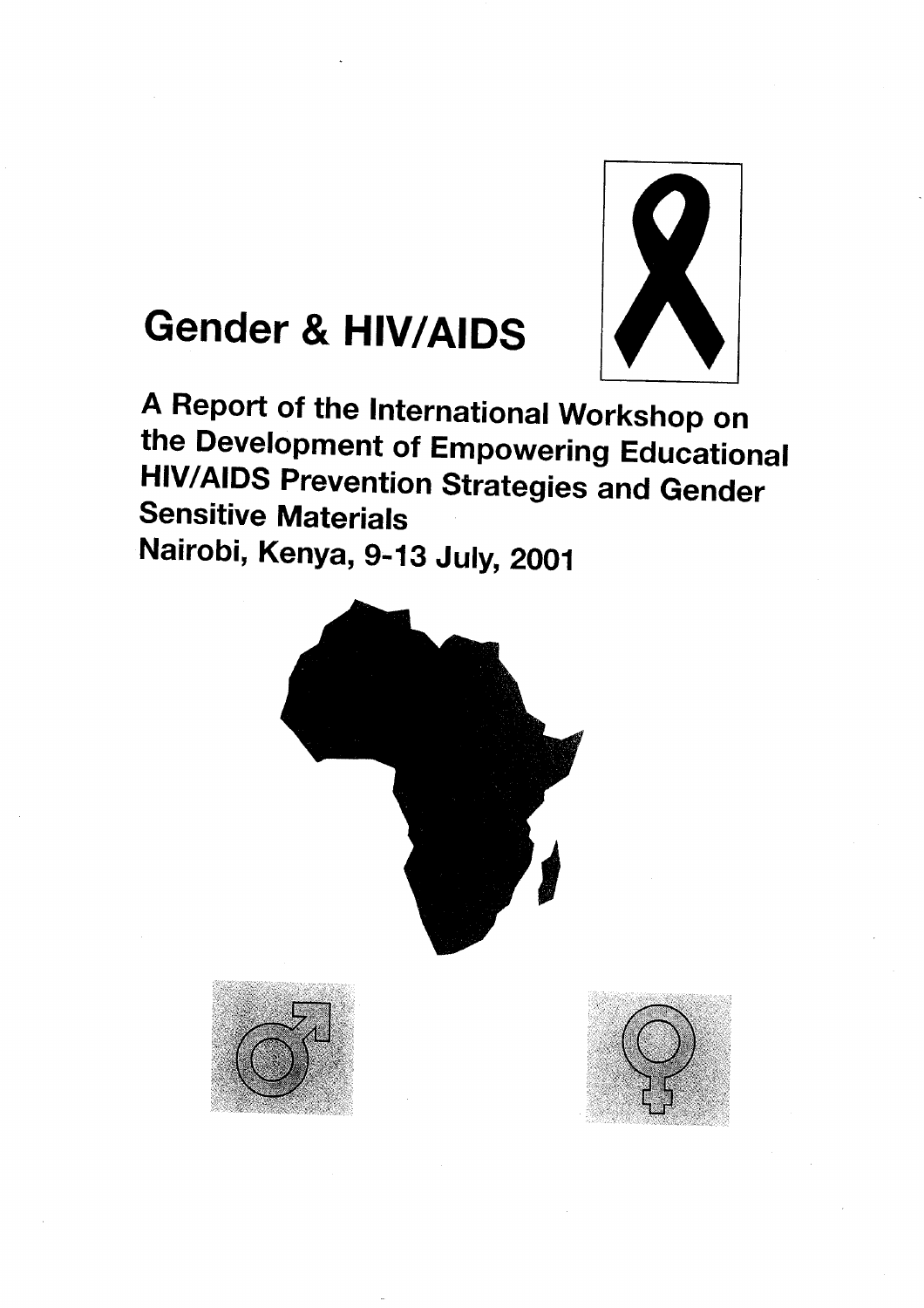# **Gender & HIV/AIDS**

**A Report of the International Workshop on the Development of Empowering Educational HIV/AIDS Prevention Strategies and Gender Sensitive Materials** 

Held at the Methodist Guest House, Nairobi Kenya, 9-13 July 2001.

Published by

**UNESCO Institute for Education**  and Southern Africa AIDS Information Dissemination Service (SAfAIDS)

Edited by

**Nigel Hall Werner Mauch** 







**UIE**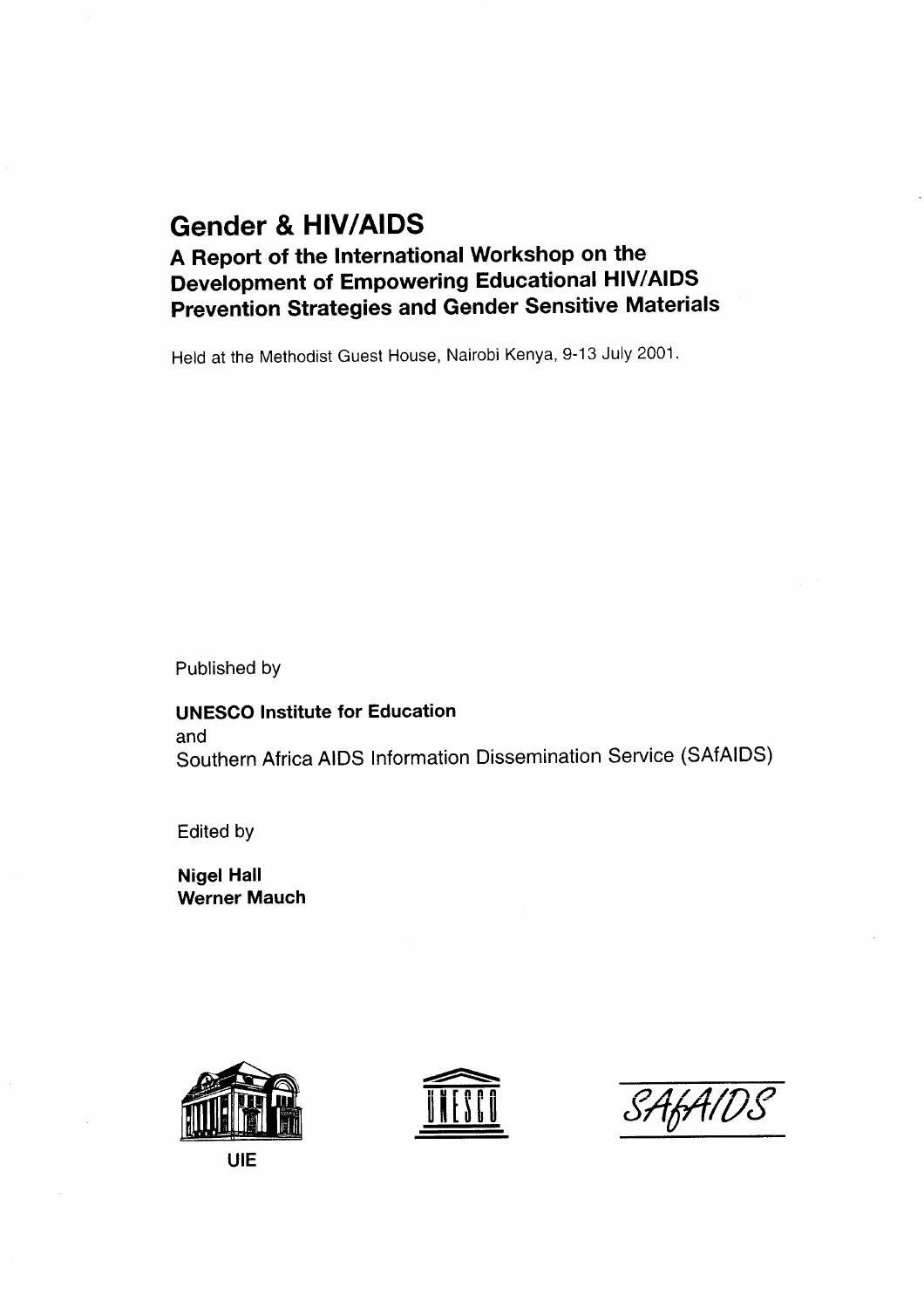The UNESCO Institute for Education, Hamburg, is a legally independent entity. While the Institute's programmes are established along the lines laid down by the General Conference of UNESCO, the publications of the Institute are issued under its sole responsibility; UNESCO is not responsible for their contents.

The points of view, selection of facts, and opinions expressed are those of the authors and do not necessarily coincide with official positions of the UNESCO Institute for Education, Hamburg.

The designations employed and the presentation of the material in this publication do not imply the expression of any opinion whatsoever on the part of the UNESCO Secretariat concerning the legal status of any country or territory, or its authorities, or concerning the delimitations of the frontiers of any country or territory.

© UNESCO Institute for Education & SAfAIDS, 2002

### **UNESCO Institute for Education**

Feldbrunnenstrasse 58 201 48 Hamburg Germany Tel +(49-40) 44 80 41-0 Fax + (49-40) 410 77 23 uie@uesco.org www.unesco.org/education/uie

## **Southern Africa AIDS Information Dissemination Service (SAfAiDS)**

17 Beveridge Road P O Box A509, Avondale Harare, Zimbabwe Tel: (263-4) 336193/4; 307898/9 Fax: (263-) 336195 E-mail: info@safaids.org.zw Website: www.safaids.org.zw

The Southern Africa HIV/AIDS Information Dissemination Service (SAfAIDS), a regional NGO based in Zimbabwe, promotes policy, research, information-sharing, planning and programme development on HIV/AIDS in southern Africa. The organisation's objective is to help establish HIV/AIDS on the development agenda and to strengthen responses for prevention, care and mitigation of the epidemic.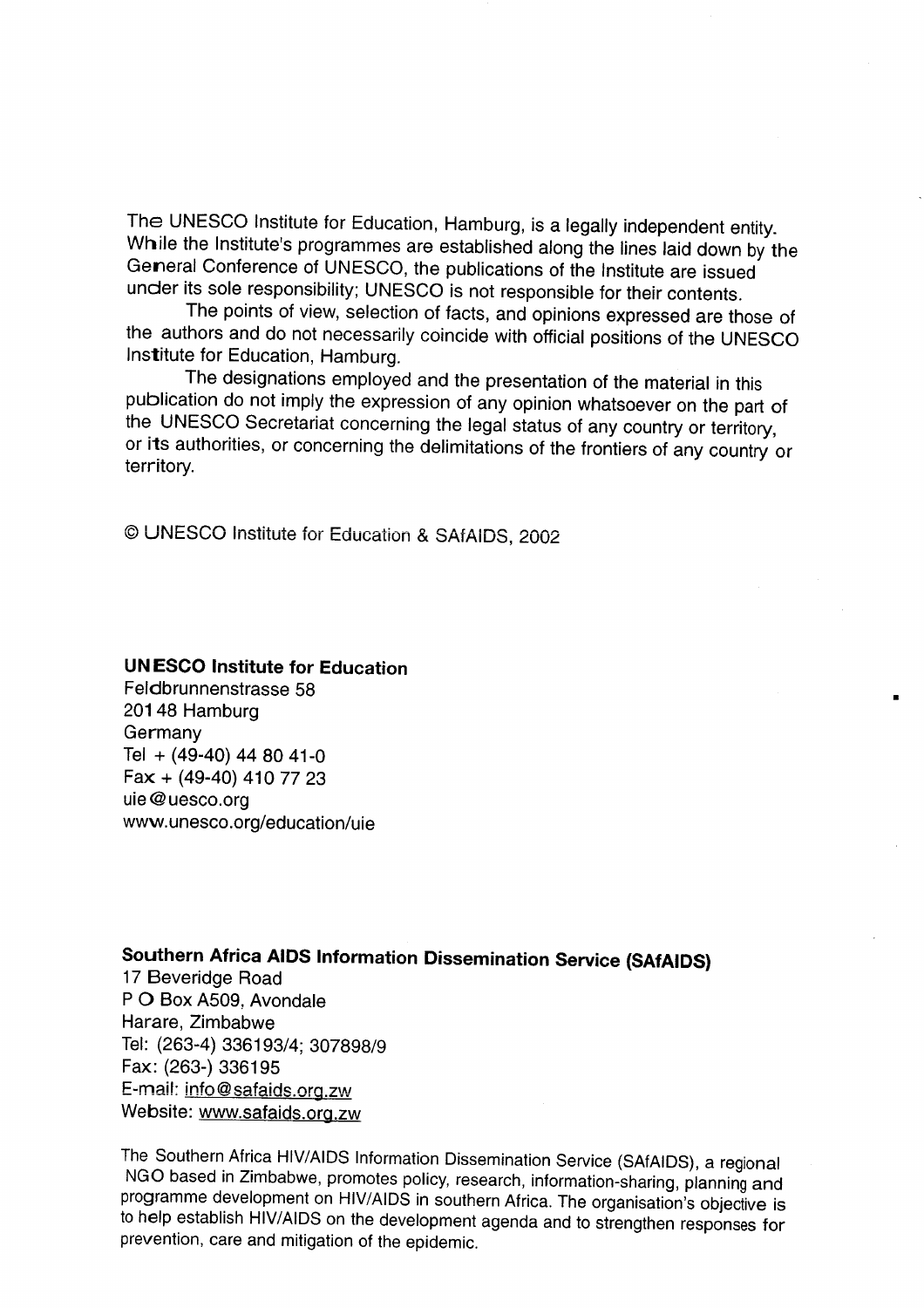### **CONTENTS** zyxwvutsrqponmlkjihgfedcbaZYXWVUTSRQPONMLKJIHGFEDCBA

 $\bar{\phantom{a}}$ 

| HIV/AIDS and Empowering Learning. Some Introductory Remarks3                   |     |
|--------------------------------------------------------------------------------|-----|
|                                                                                |     |
|                                                                                |     |
|                                                                                |     |
| International workshop on developing empowering HIV/AIDS prevention materials6 |     |
|                                                                                |     |
|                                                                                |     |
|                                                                                |     |
| Overview of Experiences/Projects on HIV/AIDS Prevention and Gender Issues9     |     |
|                                                                                |     |
|                                                                                |     |
|                                                                                |     |
|                                                                                |     |
|                                                                                |     |
|                                                                                |     |
|                                                                                |     |
|                                                                                |     |
| Using a Gender Perspective - gender gaps, discrimination and oppression 14     |     |
|                                                                                |     |
|                                                                                |     |
|                                                                                |     |
|                                                                                |     |
|                                                                                |     |
|                                                                                |     |
|                                                                                |     |
|                                                                                |     |
|                                                                                |     |
|                                                                                |     |
|                                                                                |     |
|                                                                                |     |
|                                                                                |     |
|                                                                                |     |
|                                                                                |     |
|                                                                                |     |
|                                                                                | .27 |
|                                                                                |     |
|                                                                                |     |
| Appendix One: The Process of Addressing a Gender Issue - Longwe's Women's      |     |
|                                                                                |     |
|                                                                                |     |
|                                                                                |     |
|                                                                                |     |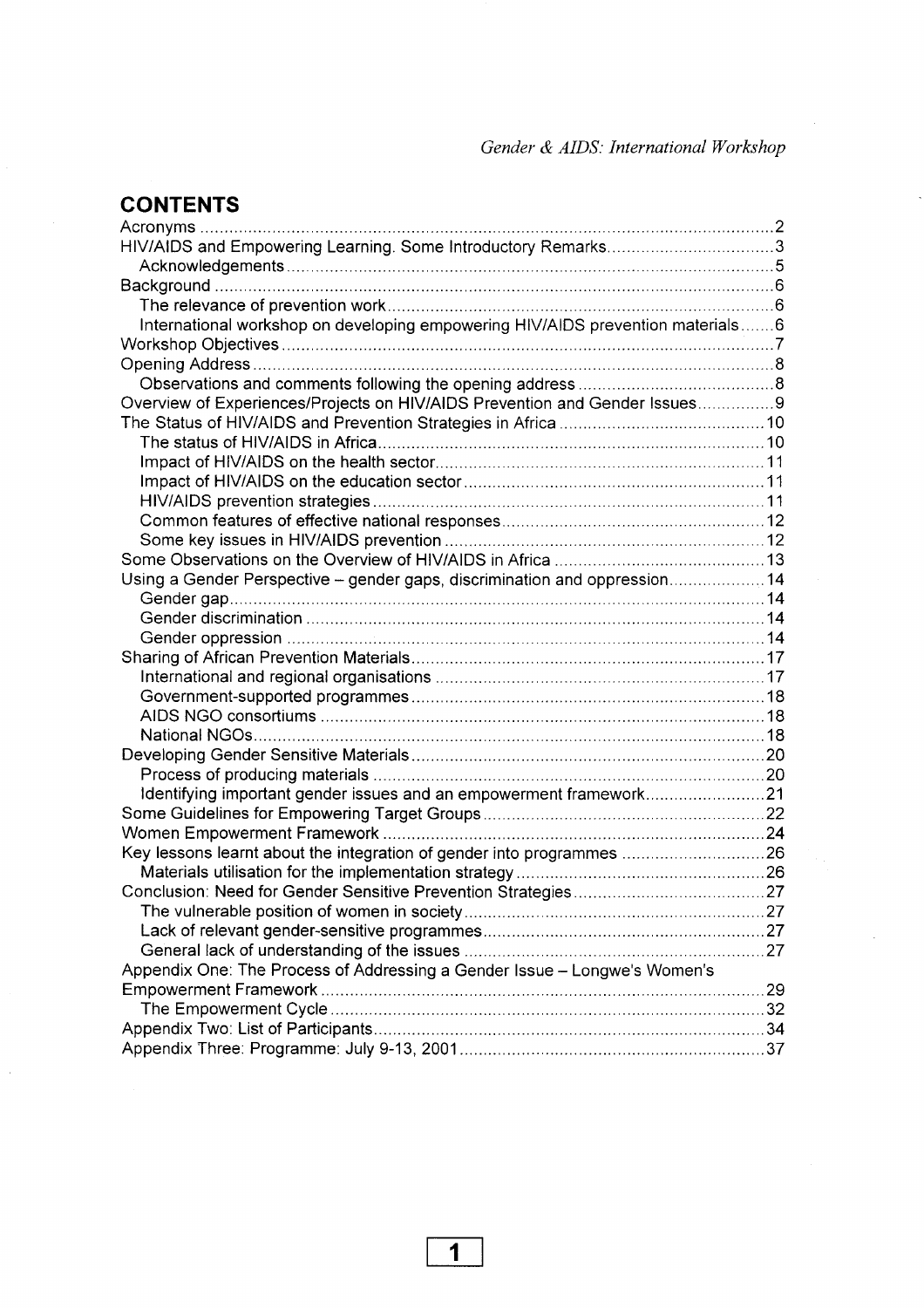Gender & AIDS: International Workshop

# **Acronyms**  $\overline{a}$

 $\sim 10$ 

| CD-Rom         | Compact disk read only memory                                                 |
|----------------|-------------------------------------------------------------------------------|
| <b>IEC</b>     | Information, Education and Communication                                      |
| <b>KANCO</b>   | Kenya AIDS NGOs Consortium                                                    |
| <b>MAP</b>     | <b>Medical Assistance Programme</b>                                           |
| <b>MINEDAF</b> | Ministers of Education of African Member States (UNESCO)                      |
| <b>SAfAIDS</b> | Southern Africa AIDS Information Dissemination Service                        |
| SAT            | Southern Africa AIDS Training Programme                                       |
| <b>UIE</b>     | <b>UNESCO Institute for Education</b>                                         |
| <b>UNESCO</b>  | United Nations Educational, Scientific and Cultural                           |
|                | Organization                                                                  |
| UNICEF [ESARO] | United Nations Children's Fund Eastern and Southern<br>Africa Regional Office |

 $\bar{z}$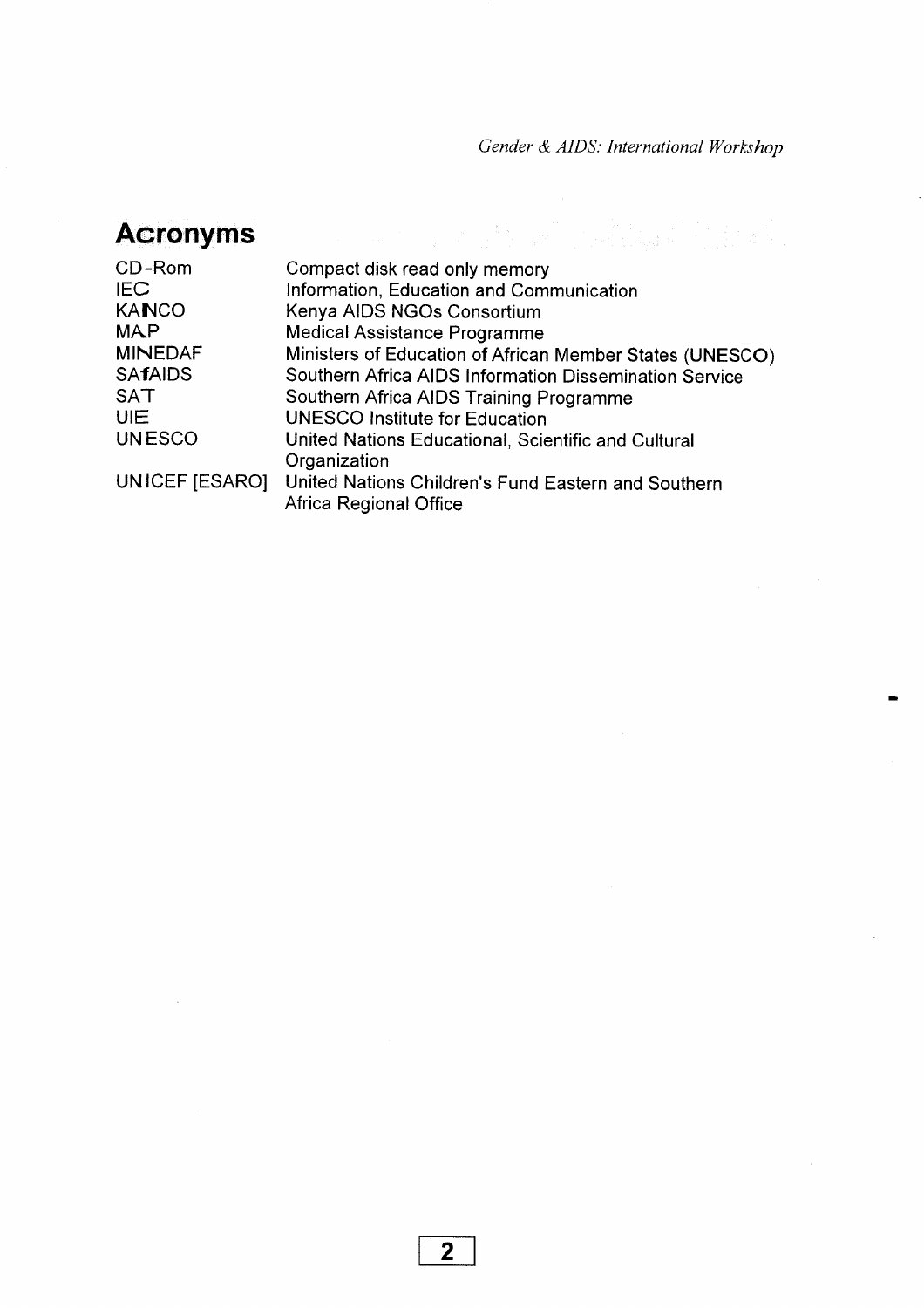# **HIV/AIDS and Empowering Learning. Some Introductory Remarks**

#### Werner Mauch

HIV (the Human Immunodeficiency Virus) is primarily transmitted through sexual intercourse. Transmission could certainly be reduced to a large extent if people just refrained from having sex as long as there is a risk of getting infected, or if  $\angle$ they had sexual contact only on the basis of the mutually shared knowledge concerning whether the partner is infected or not. If anybody carries the virus, its transmission can be effectively avoided by means that are rather simple to use and easy to get. And if someone wants to be sure not to run the risk of becoming infected, he or she can take the necessary precautionary measures. So what is the problem?

Firstly, HIV infection occurs within a sphere that can be seen as the most personal and intimate one for human beings: their love and sex life, and their sexuality - a universe of the most extensive feelings and experiences of both togetherness and individuality, of sharing and communication, of vitality and happiness. At the same time this sphere is often characterised by a vast number of traditions, regulations, roles, norms and taboos, all factors that shape considerably the potentials, possibilities and processes of learning that can take place.

Secondly the conditions to bring about change in HIV preventive intentions are not automatically available, either on a personal or societal level. The advice to stop having sex, since it might be dangerous, could be helpful only for those who are entirely aware of the risks, and also in full control over their decisions and guided by rationality. There are many reasons why people do not know whether they are infected, perhaps because they have not thought about it, or perhaps because there is no opportunity for anonymous testing free of charge, or they simply do not want to know about their "sero status" for different reasons. The idea that sexual intercourse takes place only when both partners agree upon it, or that there is at least space for negotiation is simply unrealistic for many people in this world, especially women. To use condoms and apply techniques of safer sex requires at least that they are easily available and applicable to the partners involved.

The good news, however, is that people confronted with HIV/AIDS are willing and able to change themselves as well as their environment, and such change can be brought about through learning.

This is why HIV prevention is a field determined by key concepts such as "knowledge", "learning" and "change" and, consequently, by power relations, spaces and capacities for empowerment. Only if people know about the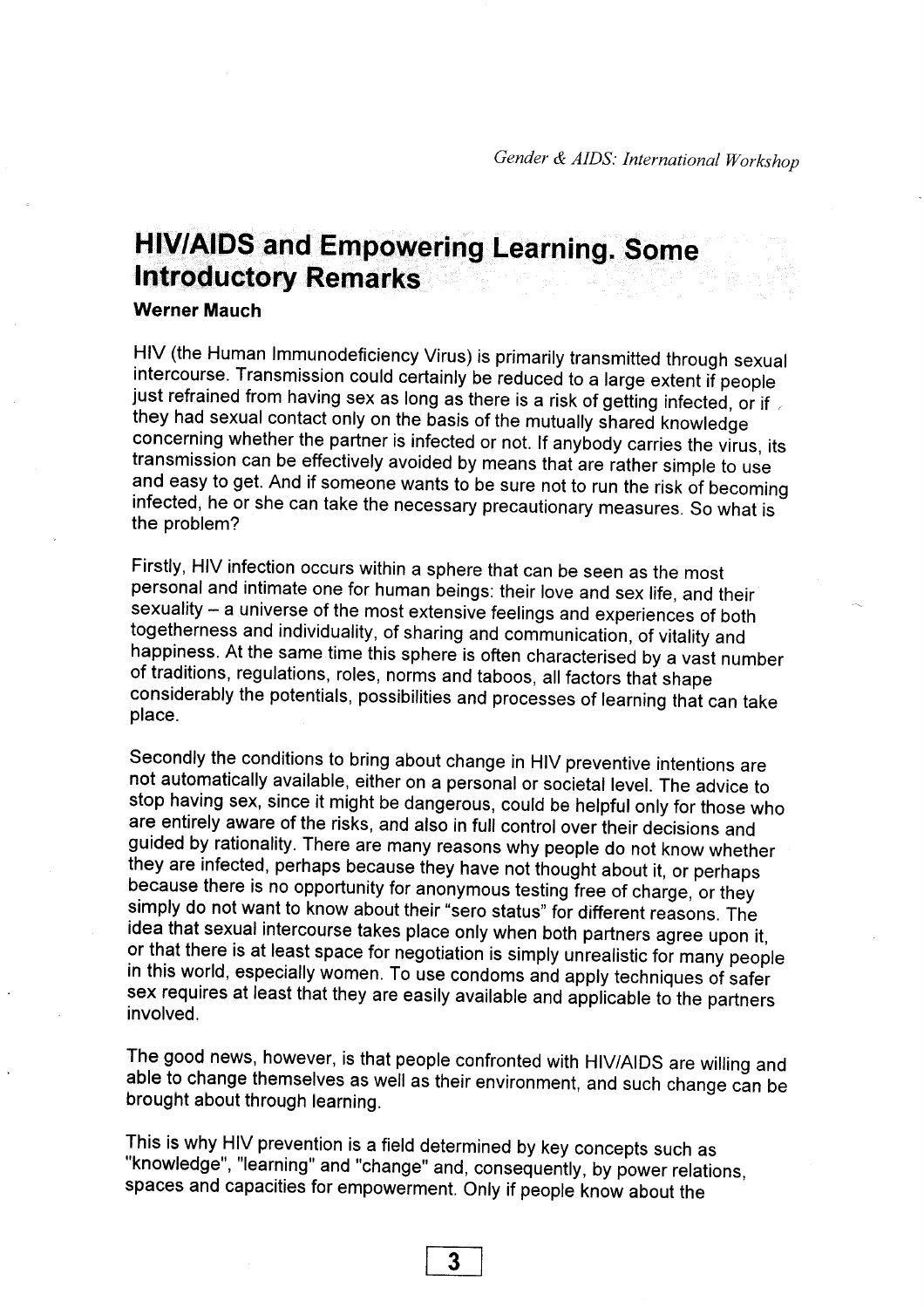existence and characteristic features of HIV/AIDS and how the virus is tran smitted, and when they learn about the possibilities and means of avoiding infection, can they meaningfully handle HIV/AIDS in their personal sphere. Only then can further growth of infection rates be stopped or even reversed on a larger scale.

HIWAIDS prevention work usually aims at enabling women and men to act responsibly towards themselves and others, and concretely to avoid any infection. This requires promotion of more or less complex learning processes about medical, social, political, cultural and economic facts and circumstances, which includes a wide range of understanding of oneself and one's environment. The ideal outcome of such learning is an enhanced capacity to deal with HIV/AIDS in general and to avoid infection by the virus in particular. Such promotion of learning will take into account the specific life contexts of the learners, use their own language and build on their curiosity, experience, responsibility and autonomy.

One dimension that deserves specific attention in this regard concerns the suitable ways and means of communication and the materials that are used in order to bring about the desired results in terms of learning processes and related change of behaviour. The gender dimension is key to HIV prevention work in all world regions. Without addressing gender questions the desired changes regarding awareness, sensitivity and behaviour will remain rudimentary and rootless. The need to apply a gender perspective and to use gendersensitive approaches and materials in prevention work has been underlined by many experts, decision makers and activists.

The gender dimension is especially relevant for Africa where unprotected heterosexual contacts are the main reason for HIV infections and where women represent the majority of infected persons, whereas men are the major transmitters of the virus. Three major factors - all interconnected - can be identified that place gender issues at the core of the HIV/AIDS pandemic in Afri<sub>ca</sub>:

- 1) risk and vulnerability to HIV/AIDS are substantially different for men and for women
- 2) the impact of HIV/AIDS differs markedly along gender lines, and
- 3) tackling the AIDS pandemic is fundamentally about behaviour change, aimed at effecting a "transformation" of gender relations and roles in Africa<sup>1</sup>. It is this transformation that can represent the critical effect of learning, i.e. transformation that involves both individual and societal aspects.

see "The Gender Dimensions of HIV/AIDS. Putting Gender into the MAP" (draft), Africa Region **Gender Team, The World Bank, from:** 

http://www.reprohealth.org/reprohealthDB/doc/The%20gender%20dimentsions.pdf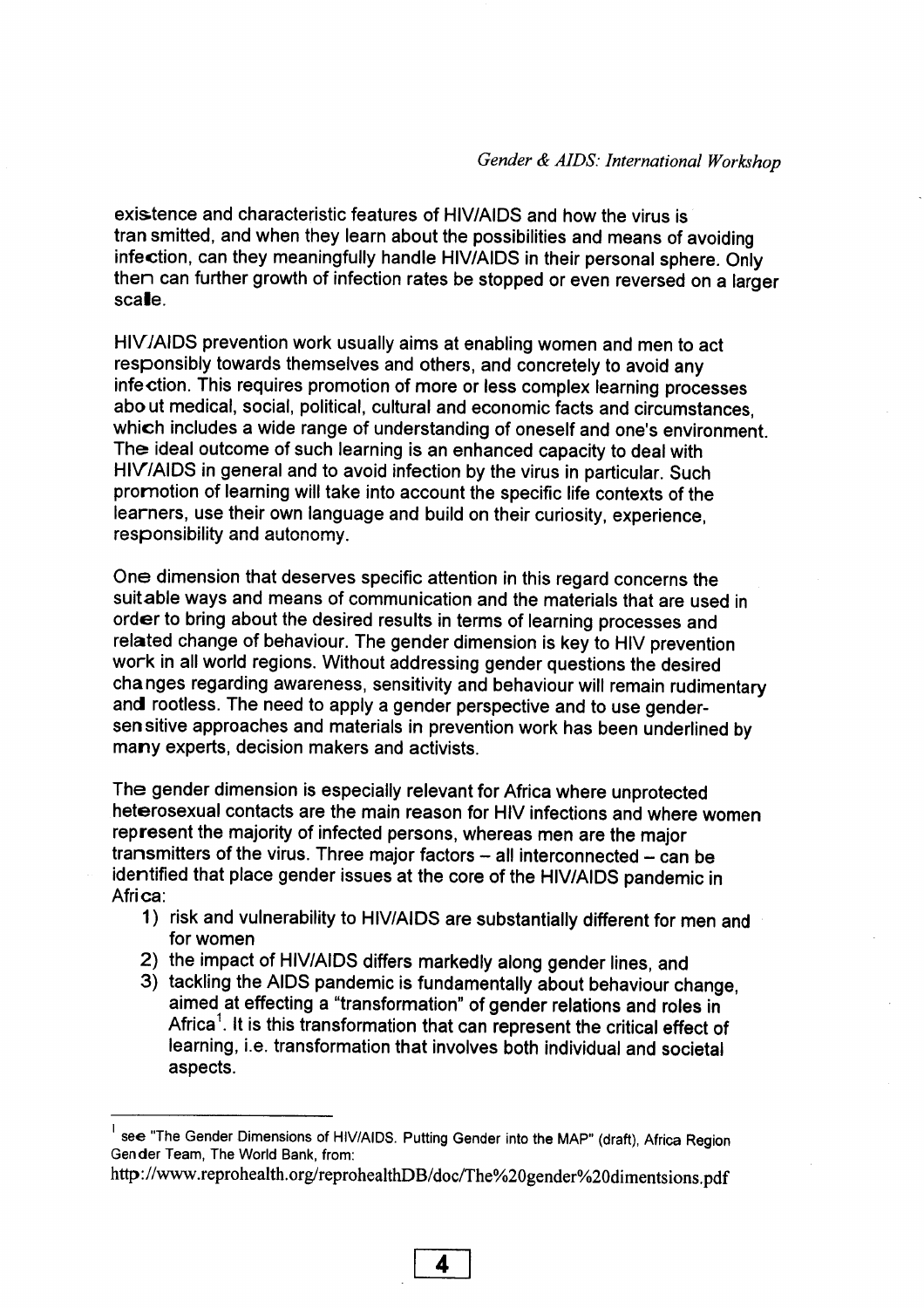Against this background the UNESCO Institute for Education (UIE) started in 2000 a project on "Empowering Educational Strategies and Gender-sensitive Materials". Two regional workshops took place, one in Changmai (Thailand) for Asia, and one in Nairobi (Kenya) for Africa from which this report results. The basic objective was to analyse existing prevention practices in different countries with a focus on the gender perspective and to elaborate, on the basis of this analysis, guidelines for designing gender-sensitive materials accordingly. We expect that the work started through this African workshop will be continued and deepened and that the network will be strengthened in the coming activities of the project.

#### **Acknowledgements**

Our thanks go especially to all the workshop participants from a wide range of organisations active in prevention work in Africa and Europe. Their expertise represented the indispensable basic resource for the fruitful exchange and discussions during the five days of the workshop. Roy Clarke and Vicci Tallis were highly skilled and extremely valuable resource persons. Dr. Magdallen Juma (African Virtual University, Nairobi) and her staff were competent and helpful partners in all organisational and content matters. Their draft report provided a core element of this publication. Special thanks go also to all colleagues from UNESCO-PEER (Nairobi) - without their assistance and tireless support the workshop could not have taken place. Last but not least our thanks go to UNAIDS for the generous co-funding of this project.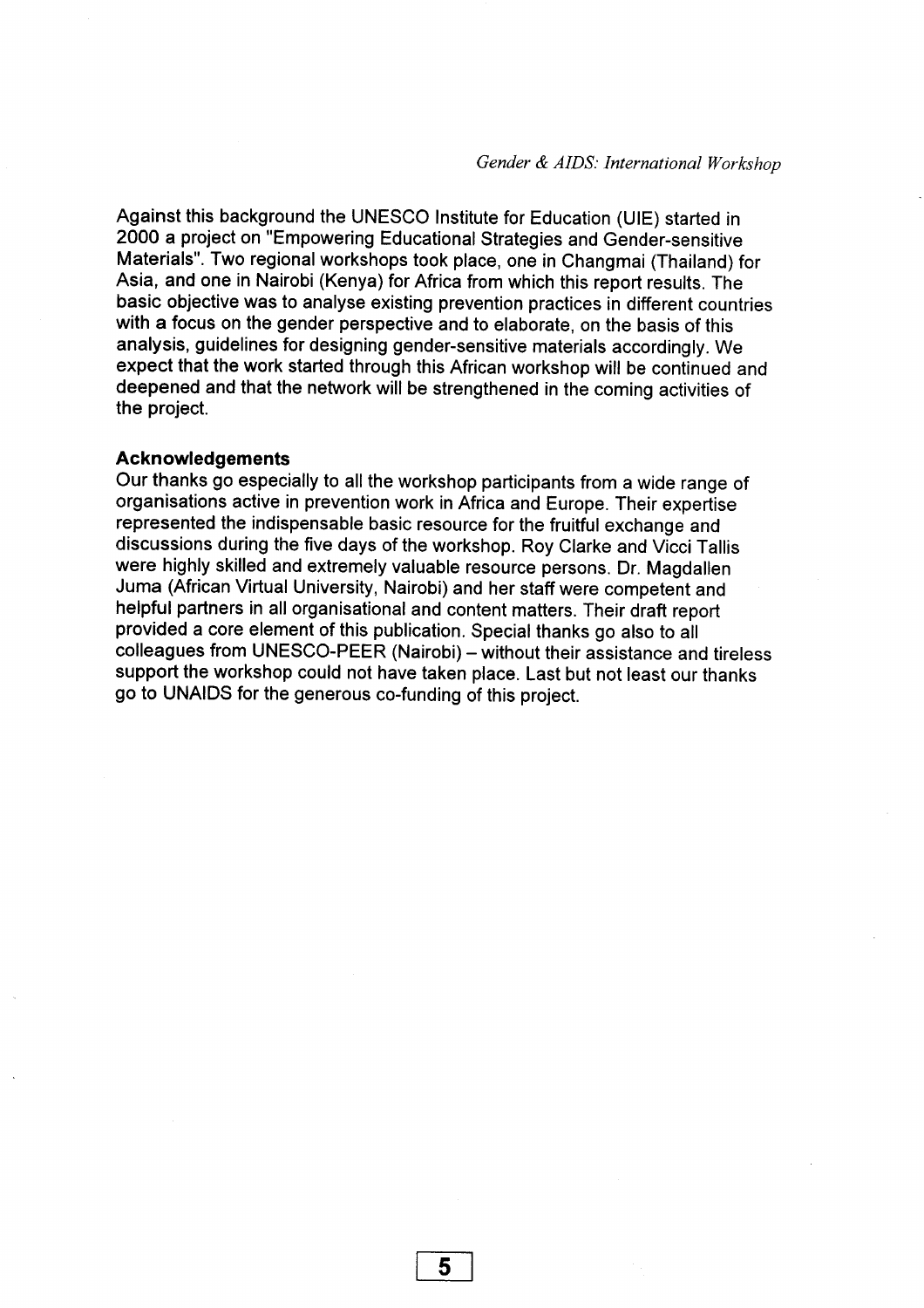# **Background**

The sub-Saharan region is the region with the highest prevalence of HIV worldwide. In 1998 the Durban Statement adopted by the MINEDAF VII Conference of African Ministers of Education stressed the urgent need of joint efforts to combat the devastating effects of HIV/AIDS "with all means at our disposal". The Dakar Framework for Action adopted by the World Education Forum in April 2000 underlined that "programmes to control and reduce the spread of the virus must make maximum use of education's potential to transmit messages on prevention and to change attitudes and behaviours". During the World AIDS Conference held in Durban, South Africa in April 2000, the great importance of effective HIV prevention work has been underscored as well as the urgent need for specific gender sensitive approaches. UNESCO's Strategy for HIV/AIDS Preventive Education is based on the principle that "prevention is not only the most economical response - it is the most patent and potent response, i.e. changing behaviour by providing knowledge, fostering attitudes and conferring skills through culturally sensitive and effective communication" and is directed towards five core tasks: advocacy at all levels; customising the message; changing risk behaviour; caring for the infected and affected; and coping with the institutional impact of HIV/AIDS.

#### The relevance of prevention work

The importance and relevance of prevention work is generally uncontested. Prevention work aims at strengthening the knowledge and capacities of people (both infected and uninfected) to avoid the transmission of HIV. However, problems in openly addressing and discussing sexuality and sexual practices as well as existing gender stereotypes often hamper effective changes in sexual behaviour that would be desirable in terms of preventing its spread. To induce learning processes that address respective gender issues that are often deeply rooted in people's traditions and culture is a sensitive task that needs to take into account the underlying aspects of power distribution and power relations. Errpowerment in relation to prevention work would mean to enable people, both women and men, to act responsibly to themselves and to others, to foster mutual relations in a spirit of equality (while respecting differences) and, consequently, to overcome obstacles in this way.

### **International workshop on developing empowering HIV/AIDS prevention materials**

This workshop brought together about 25 representatives from governments, NGOs and regional agencies active in HIV/AIDS prevention work who are inwolved either in the formulation of educational strategies and/or development of IEC materials. Participants represented the seven regional countries of **B3tswana,** Kenya, South Africa, Uganda, Tanzania, Zambia and Zimbabwe. A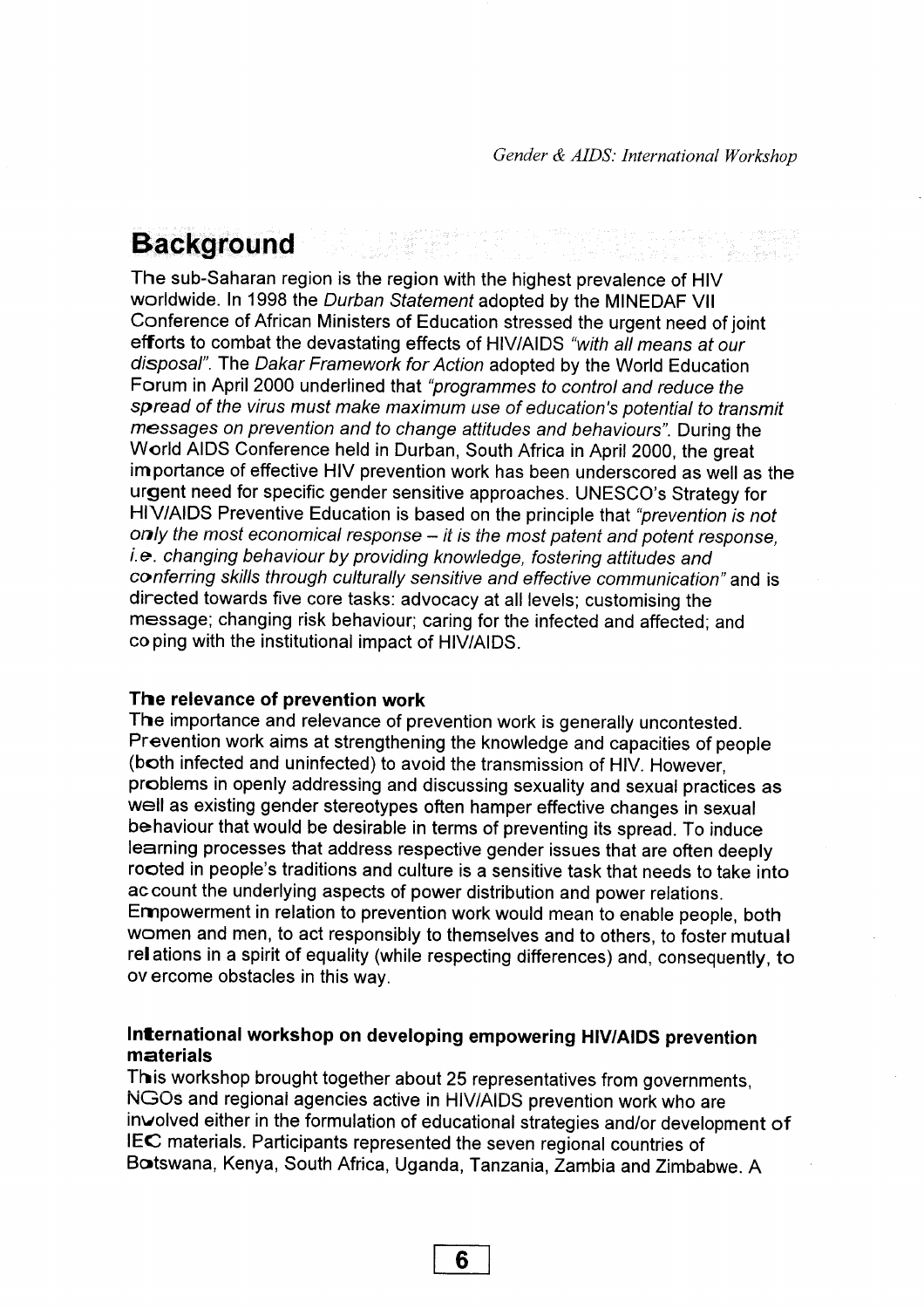resource person from the Netherlands also shared his experiences in prevention work with men who have sex with men.

Building on their experiences and expertise in the prevention field, the workshop participants concentrated on two different but interrelated topics:

- 1) development of empowering prevention strategies with a focus on gender issues
- 2) elaboration of guidelines for the production of gender-sensitive materials.

A concrete follow-up plan summarised the activities to be undertaken after the workshop, especially in terms of material production and dissemination.

## **Workshop Objectives**

The workshop had the following key objectives:

- To analyse HIV-relevant gender issues, and to translate this into educational materials
- To analyse existing lEC practices in Africa
- To assess the relevance of empowering strategies for effective prevention work
- To develop guidelines for gender sensitive prevention materials.
- To formulate a post-workshop action plan for improved gender orientation of IFC materials.

Based on the experiences presented in the workshop, participants identified relevant gender issues that affect prevention work and elaborated strategies to tackle them effectively, resulting in principles of empowering prevention strategies. Informed through such principles, proposals for the production of a set of gender-sensitive material were elaborated; and a preliminary action plan laid down concerning the procedures and responsibilities for subsequent production and dissemination of materials.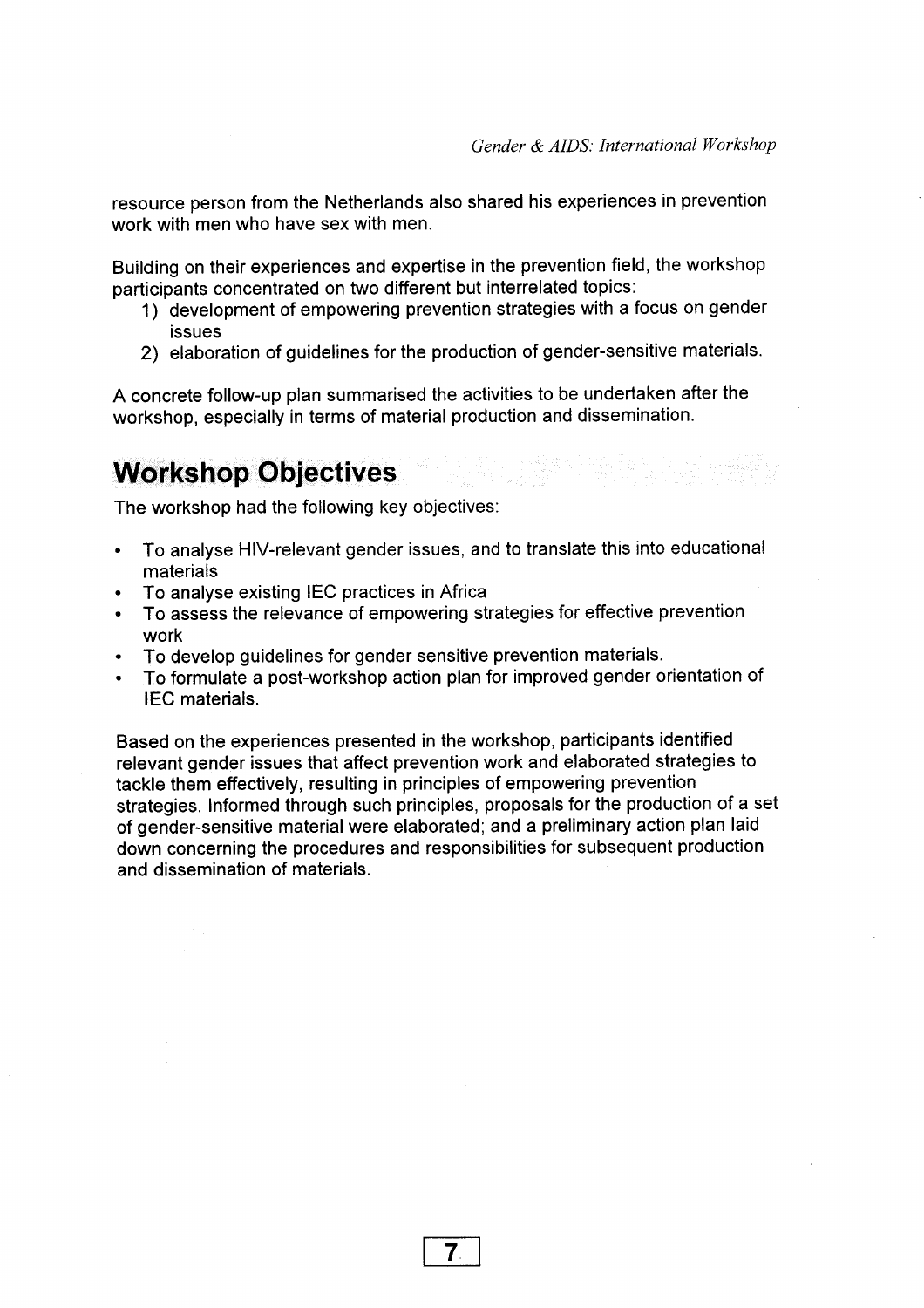# **Opening Address**

**Professor J.C. Kiptoon, Permanent Secretary, Ministry of Education,**  Science and Technology, Republic of Kenya

The address underlined the importance of the workshop, noting that:

- The sub-Saharan Africa region is by far the most affected by HIV/AIDS, with 25 million out of the 36 million infected by the disease.
- Since the President of the Republic of Kenya declared the disease a national disaster in 1999, the National AIDS Control Council was formed to co-ordinate HIV/AIDS programmes.
- Although many organisations have been formed to fight the pandemic, efforts are being made to establish HIV/AIDS control in all ministries of Government to mainstream the disease as one of their key functions.
- The Kenyan Ministry of Education, Science and Technology has not only already established such a unit, but has also embarked on ways of influencing behaviour change in respect of the large number of young people under its care. This is being done through the introduction of the HIV/AIDS curriculum, in-servicing of teachers, and strengthening of the guidance and counselling services among others.
- These efforts are also in recognition of the fact that the education sector has been affected devastatingly by HIV/AIDS through decline in enrolments, increased dropout rates, decline in completion rates and the loss of teachers, among others.

### **Observations and comments following the opening address**

It was noted by some of the participants that:

- There is a need in the workshop programme to provide opportunities to participants to visit a few grassroots home based HIV/AIDS programmes especially one in the Kibera slums of Nairobi.
- Some greater focus on cultural practices that work counter to HIV/AIDS prevention programmes is required.
- There is need in the prevention programmes to address communication barriers, especially getting down to the level of breaking resilient taboos in the use of the mother tongue in reference to sexual organs and practices.
- It is important in focusing on prevention strategies to discuss some of those that failed as much is also learnt from failure.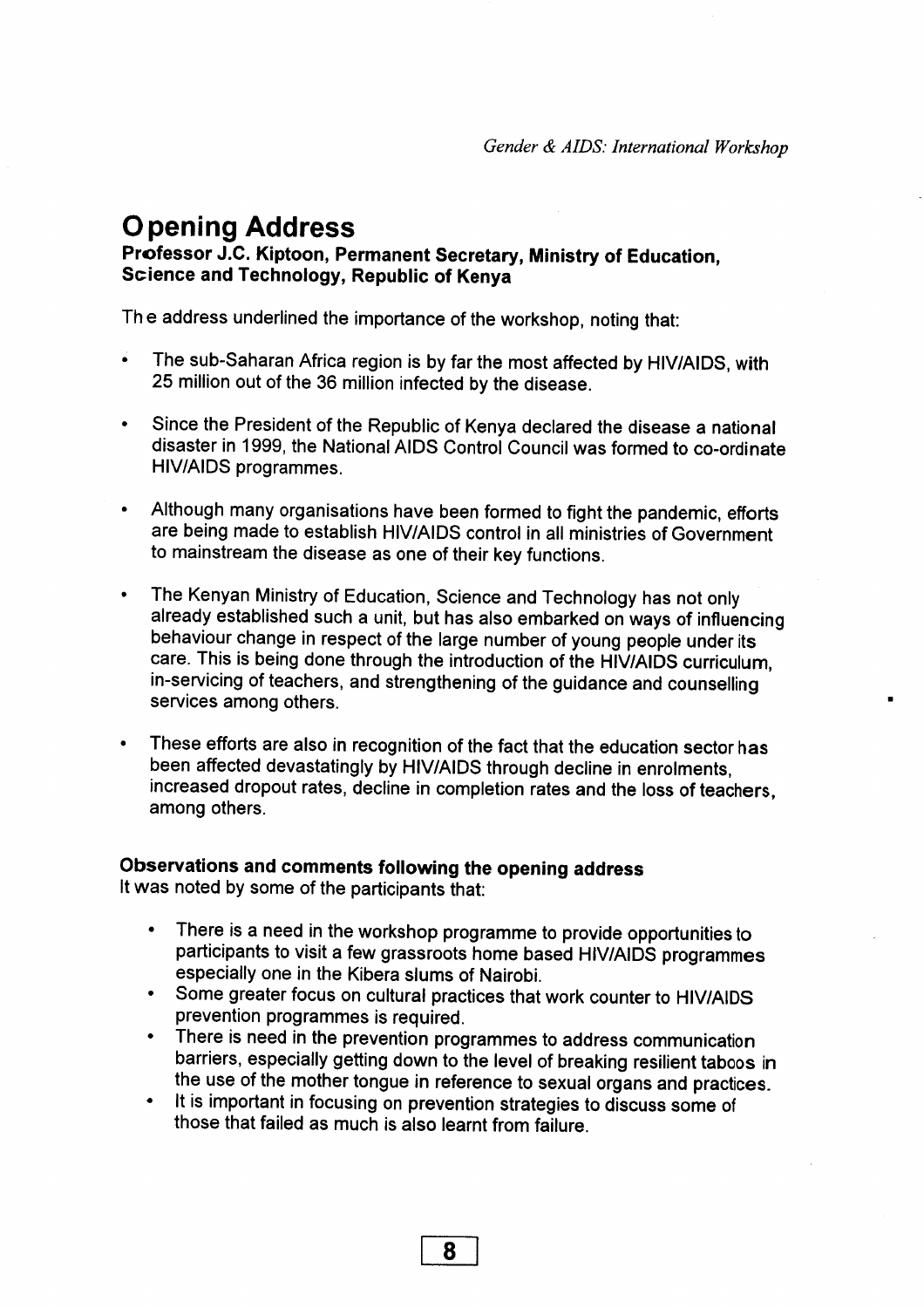# **Overview of Experiences/Projects on HIV/AIDS Prevention and Gender Issues**

The session adopted a groupwork approach for the purposes of providing participants the opportunity to exchange their experiences on HIV/AIDS prevention projects with a specific focus on the gender issues.

From the five groupwork discussions, some of the emerging issues included:

- Most projects/programmes had a shared mission/vision, namely halting the spread of HIV/AIDS.
- Many policies appear clear, but at times not readily implementable as a result of certain gaps. Policies often lack specific goals and benchmarks.
- Some projects/programmes fail to address gender issues as well as cultural factors and power differential between the genders.
- Projects/programmes have not succeeded in some countries because of the failure to openly acknowledge the existence of the HIV/AIDS pandemic.
- A general recognition that given the broad diversity of participants in the workshop, it would be unlikely that we could draw up common and unanimous HIV/AIDS strategies that would be applicable across countries of the region.
- We can all benefit from sharing our experiences and learning from each other.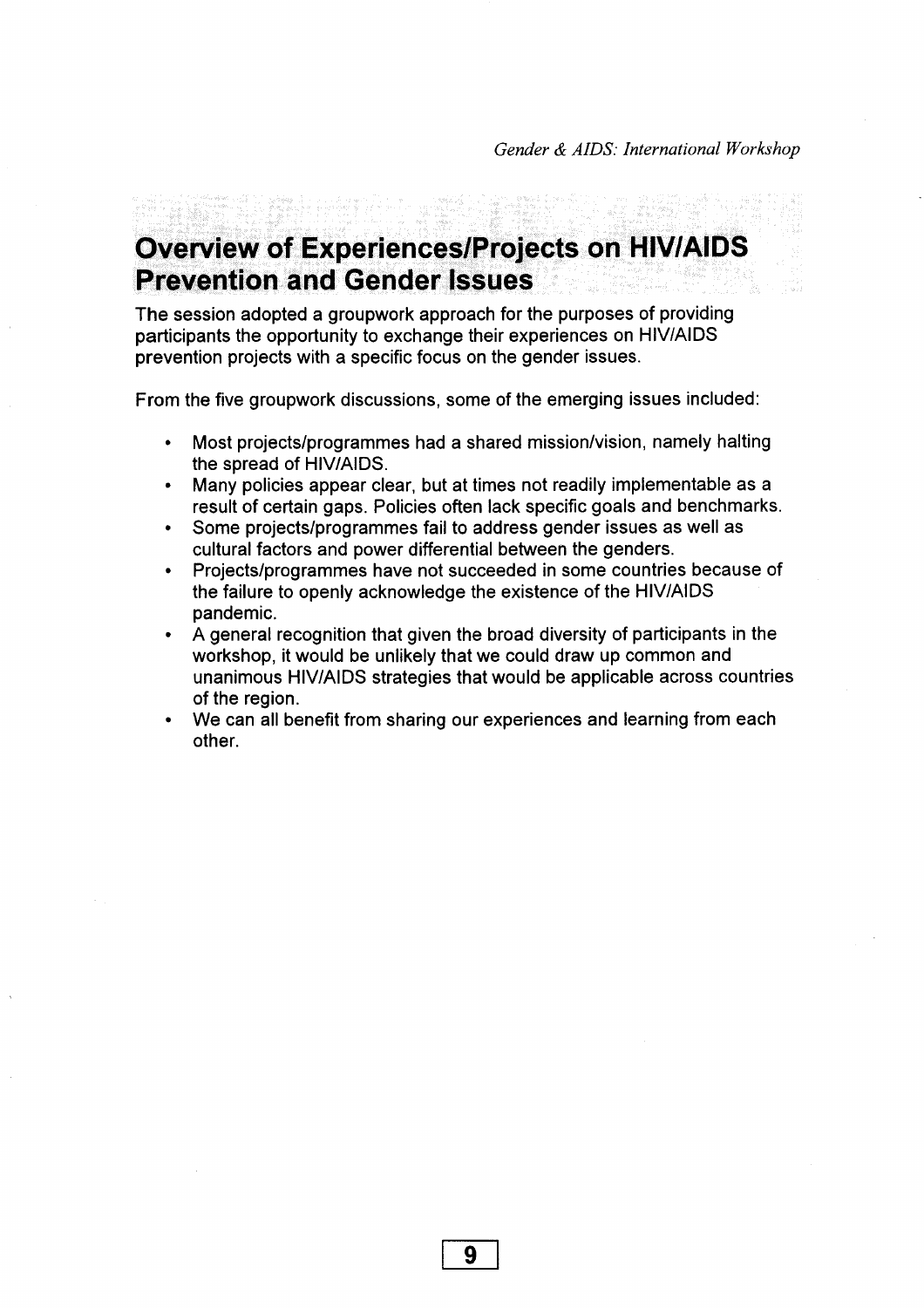# **The Status of HIV/AIDS and Prevention Strategies in Africa**

### **Dr Magdallen N. Juma**

### The status of HIV/AIDS in Africa

The HIV/AIDS epidemic continues to pose a major threat to Africa;

- In 2000, 2.4 million Africans died of HIV/AIDS related illness. A further 3.8 million adults and children became infected with HIV.
- 80% of global AIDS death occurred in Africa and 72% of new infections.
- The highest rates of HIV infections occur in the countries of Eastern and Southern Africa.
- More than half of the countries in Sub-Saharan Africa (24 out of 43 for which data are available) are experiencing a generalised epidemic.
- With the adult HIV infection rates exceeding 5% at the end of 1999, the countries experiencing a generalised epidemic include countries with large populations, such as Nigeria, Ethiopia, South Africa and the Democratic Republic of Congo.
- HIV/AIDS is unravelling hard won development gains and exerting a crippling effect on future development prospects.
- Repercussions of the epidemic are such that the worst-affected countries are already experiencing major development reversals.
- If the epidemic goes into a more rapid expansion phase in less severely affected countries, the trend will be the same.
- Immediate effects of HIV/AIDS are experienced at the individual and household levels.

### **The effects of HIV/AIDS have many facets:**

- illness
- physical and psychological pain and suffering
- health care and costs
- income loss  $\blacksquare$
- reduced household productivity
- death and funeral costs  $\blacksquare$
- mourning and grief  $\blacksquare$
- increased poverty  $\blacksquare$
- increased vulnerability of women
- growth in the number of orphans, the social dislocation of those who survive, and the ultimate disappearance of households.
- For the first time, it is now being projected that AIDS will lead to negative  $\bullet$ population growth, with Botswana, South Africa, and Zimbabwe experiencing population decline by 2003.
- Countries, such as Lesotho, Mozambique, Namibia and Swaziland, will be experiencing a zero growth rate leading to a negative decline, whereas in

**10**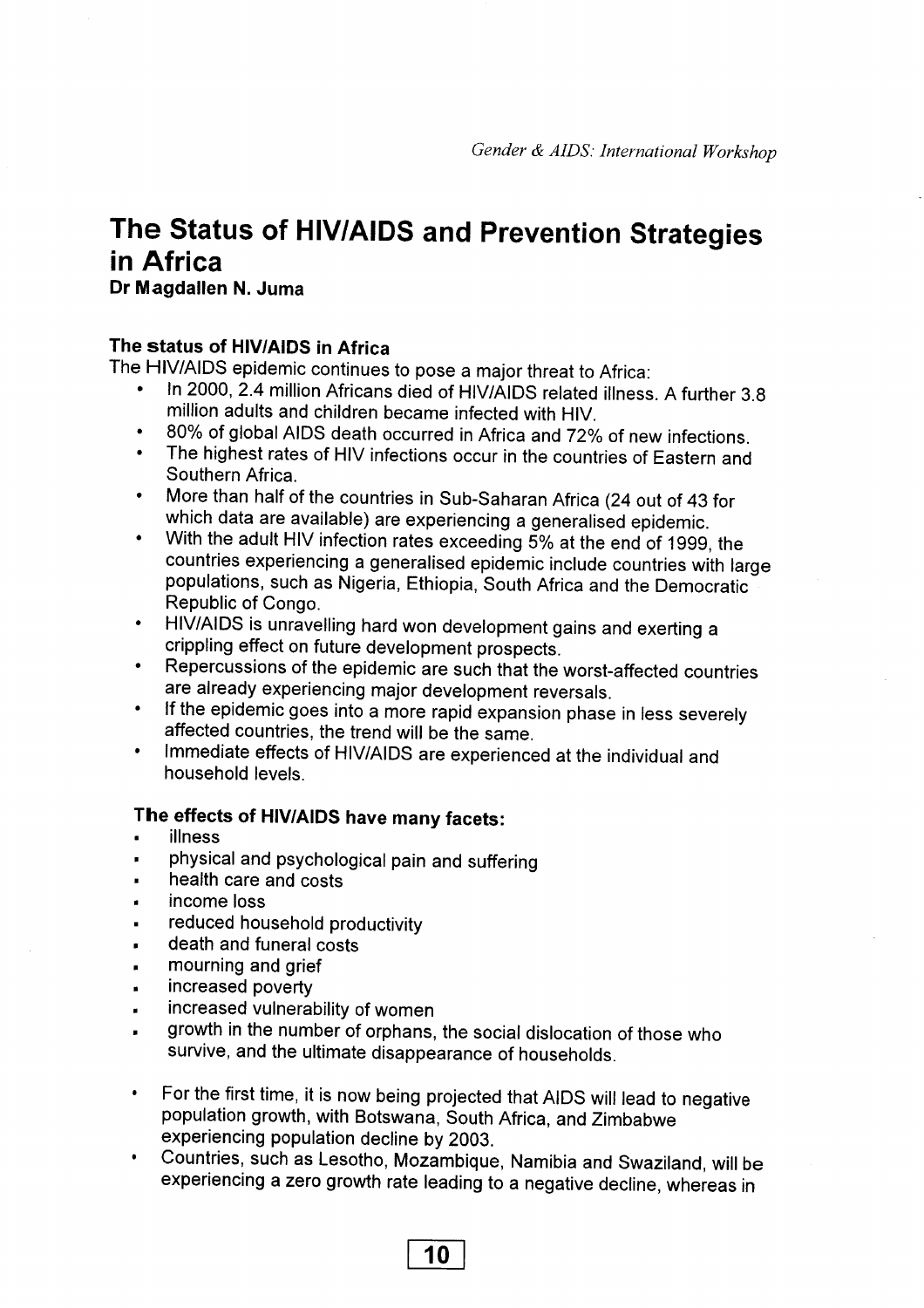the absence of AIDS they would have been growing at the rate of two percent or more.

• One outcome of this AIDS mortality will be a reduction of the number of persons to be educated. Recent World Bank projections for four countries document the large reduction in student numbers that AIDS is expected to **z**ause. *zyxwatsrqponmlkiidigide.* **<b>zy** 

### **Impact of HIV/AIDS on the health sector**

- Africa is the world's poorest region with the lowest access to and quality of health care.
- The way hospital beds and services are being increasingly given over to AIDS patients is impacting heavily on the health sector.
- The very high levels of morbidity and mortality among health care staff are reducing capital to provide care and treatment.
- There are prohibitive costs of scaling-up HIV/AIDS health programmes to adequate levels of acceptability.

### **Impact of HIV/AIDS on the education sector**

- Reducing the number of children in schools.
- Increased drop-out rates.
- Reduction in the provision of educational resources.
- High levels of morbidity and mortality among teachers.
- Quality of education is being eroded, e.g. frequent teacher absenteeism, intermittent student attendance, low teacher morale and increased number of orphans.

### **HIV/AIDS prevention strategies**

These mainly fall into two categories: firstly national HIV/AIDS programmes, and secondly non-government organisation and private sector prevention strategies. They vary and include the following:

- Providing accurate information on transmission and prevention of HIV.
- Electronic and print media campaigns.
- Training in and practising psychological skills.
- Development of appropriate lEC materials.
- Direct social marketing of contraceptives and barrier methods.
- Implementation of voluntary counselling and testing services.
- Implementing youth friendly service for young people.
- Peer education programmes.
- Linking families of HIV/AIDS patients to health-based care programmes.

**11** 

- Promoting community based responses.
- Providing support and out-reach services.
- Streamlining traditional sexual and reproductive health education.
- Family life education in schools.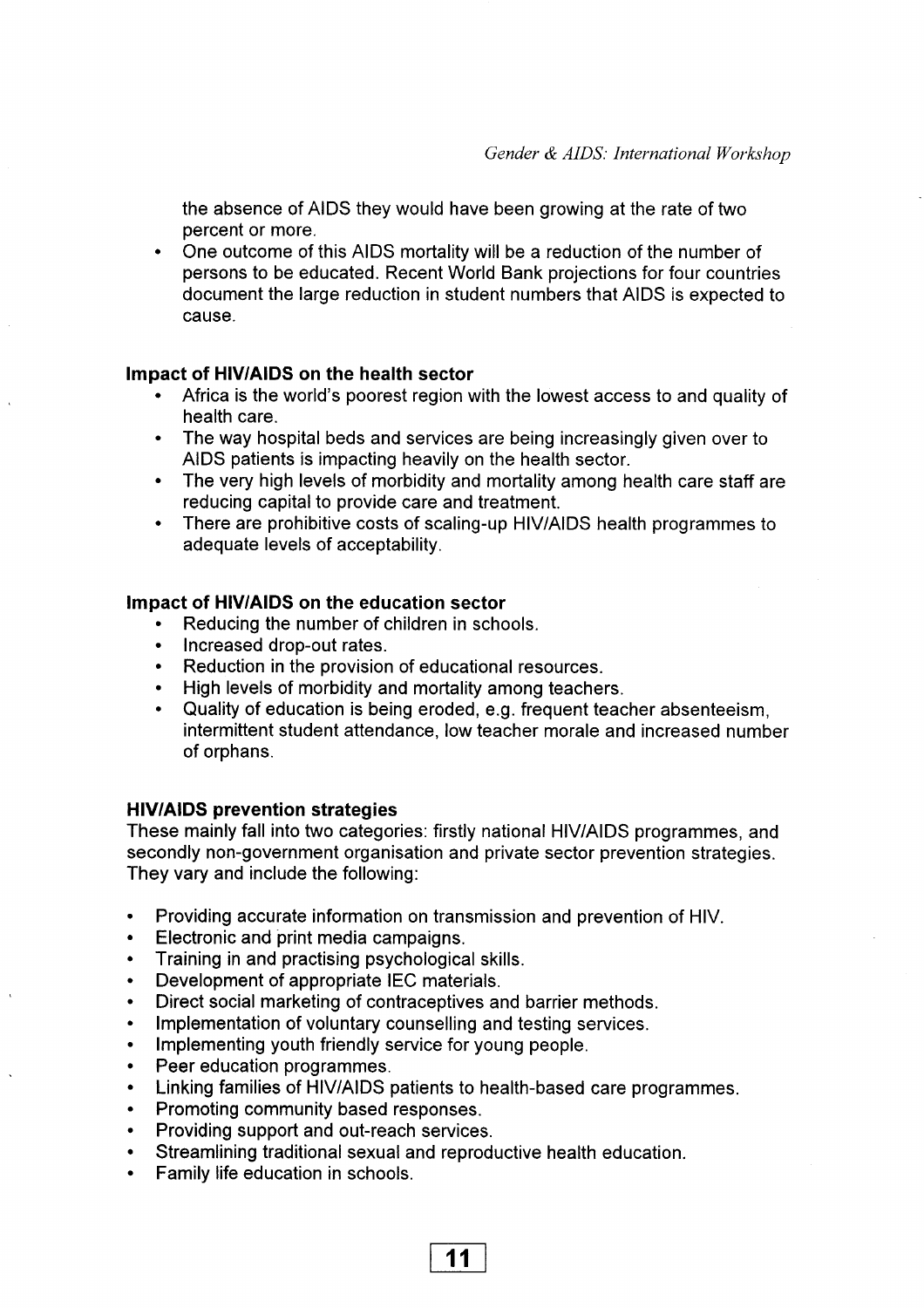### **Common features of effective national responses**

- Political will and leadership.
- Societal openness and determination to fight against stigma.
- Multi-sectoral and multi-level action.
- Community based responses.

### **Some key issues in HIV/AIDS prevention**

- Lack of strong commitment.
- Competing priorities.
- Insufficient resources and inadequate capacity to mount the necessary level of response.
- Cultural norms or religious beliefs.
- Lack of gender sensitive prevention strategies.
- The vulnerable position of women in society.
- Lack of gender-sensitive IEC materials.
- Lack of understanding of the context of HIV/AIDS and the vulnerability of the girl child.
- Lack of focus on short-term prevention strategies.
- Inadequate focus on power relations among the genders.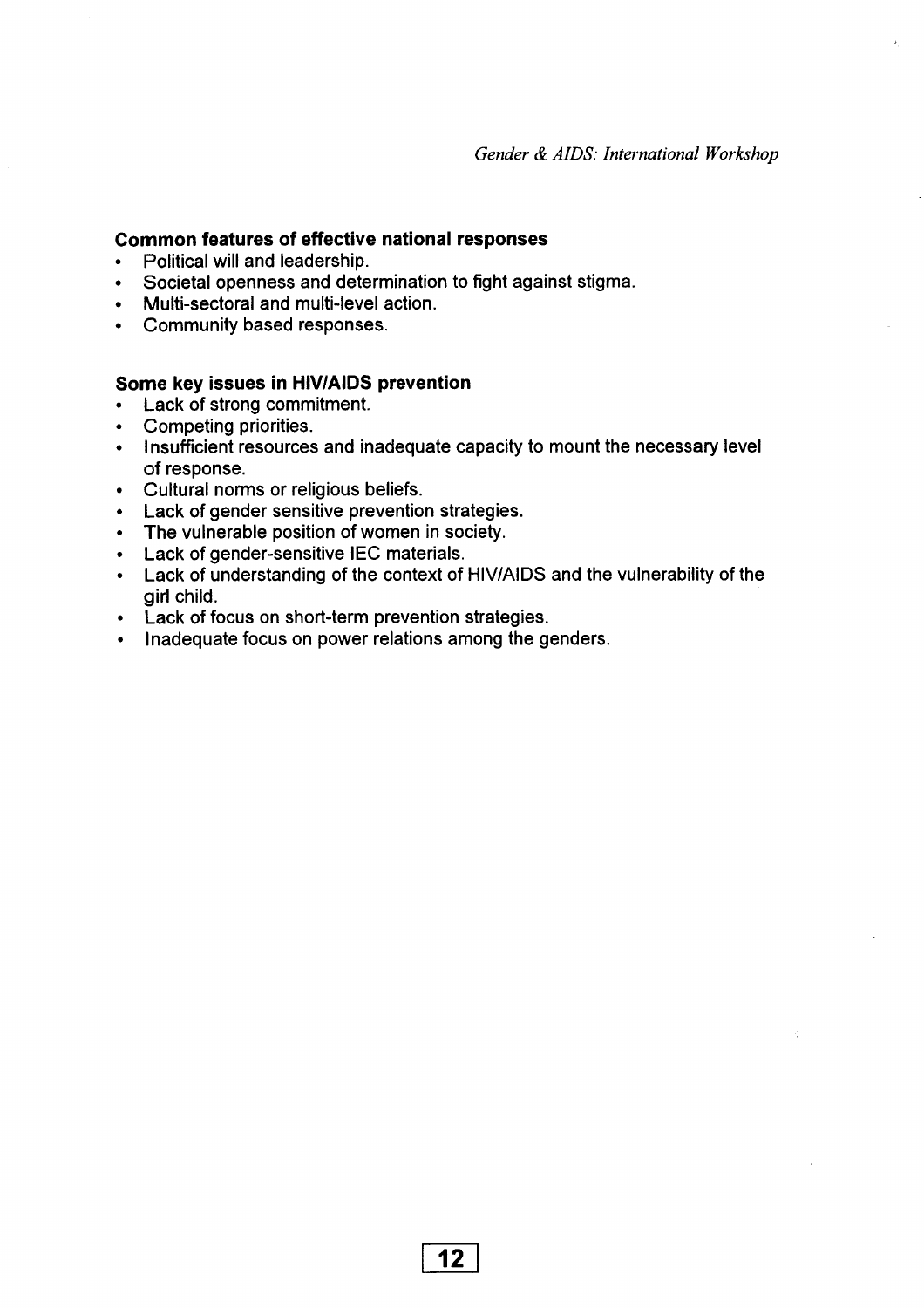# **Some Observations on the Overview of HIV/AIDS in Africa**

- The overview was an impressive analysis of the HIV/AIDS status and some of prevention work that has so far been carried out. A poor commitment by many African government to the prevention of the HIV/AIDS pandemic is also reflected in their failure to set up think tank mechanisms to oversee/monitor the implementation of policies.
- Cultural factors remain one of the key obstacles to the HIV/AIDS prevention strategies and programmes as culture means different things to different groups and communities. Religion is also a major obstacle in various ways, as certain biblical materials tend to advocate the conformity of women.
- Prevention strategies are also hampered by some definitions and use of terms, for example when the term 'sex worker' is often associated with women when it should apply to both men and women. Prevention programmes/strategies often tend to target women as the vulnerable target group, while men are equally vulnerable.
- The overview also needed to have given a greater focus on some of the community-based prevention and assistance strategies, especially the involvement of people living with HIV/AIDS.
- There is a general tendency to focus on men, especially 'sugar daddies' as the transmitters of HIV to the exclusion of the issue of 'sugar mummies' in some of the countries. This is linked to the problem of intergenerational sex motivated by the '3Cs'  $-$  i.e. cash, clothes, and cars (the get-rich-quick mentality) among the youth. Institutions of 'higher learning' particularly universities are becoming places of rapid spread of HIV/AIDS through inducements made by teachers in the grading of students assignments.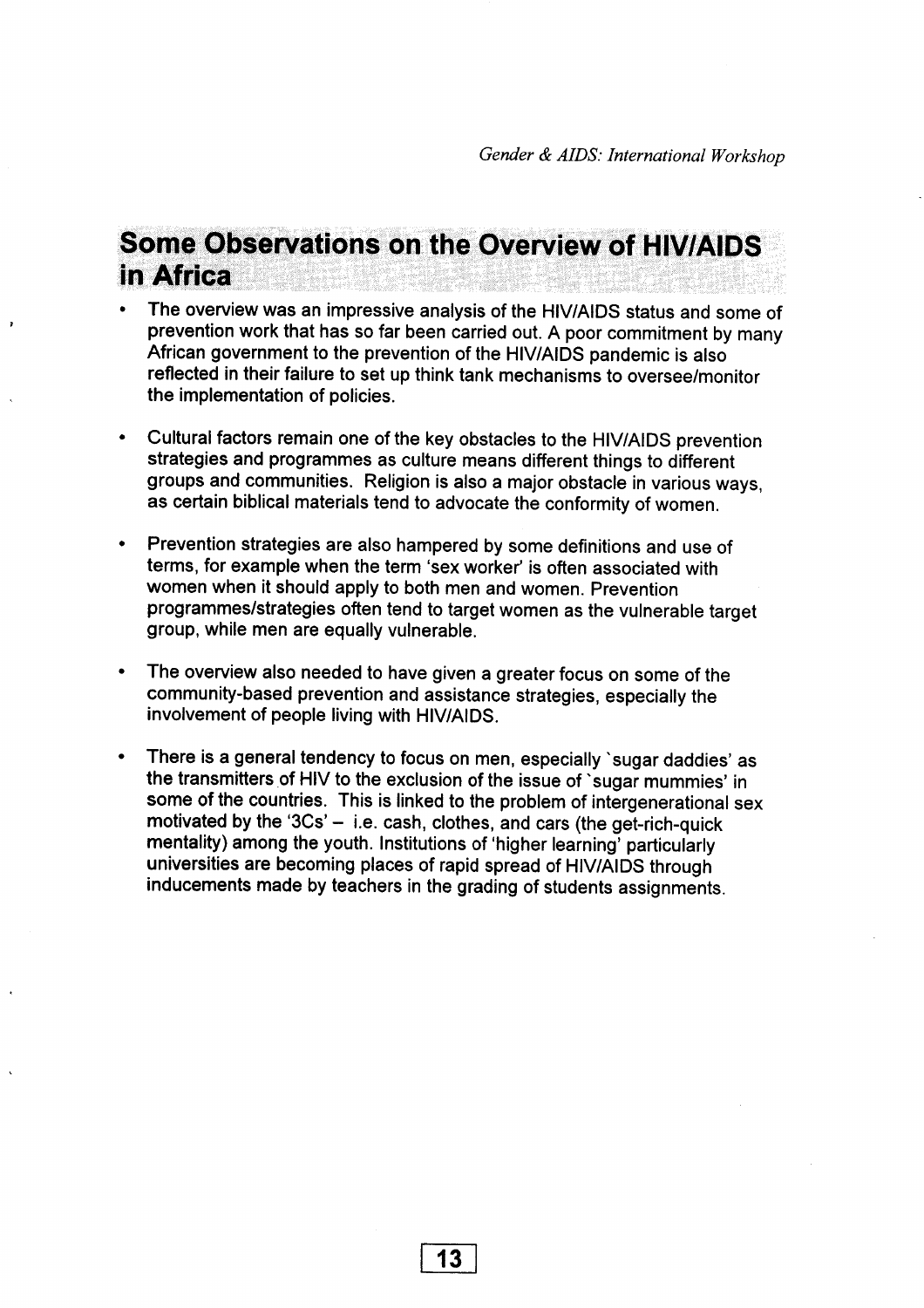# **Using a Gender Perspective - gender gaps, discrimination and oppression**

### **Vikki Tallis and Roy Clarke**

The presentation avoided delving into the generally unhelpful attempt to define gender issues in terms of role differentiation and instead defined gender issues in terms of gender gaps. It was noted that where an important gender gap is established, there are usually underlying causes in terms of discrimination and oppression. Three key terms were identified, namely; *gender gap, gender* **discrimination and gender oppression,** which were by no means mutually exclusive.

#### **Gender gap**

A gender gap was said to be a measure of gender inequality on any particular socio-economic indicator, and may be defined as a difference in any aspect of the socio-economic status of women and men. Gender gaps at the national level are due to systemic gender discrimination - discrimination that is fundamental to the most aspects of the social system.

### **Gender discrimination**

Gender discrimination was defined as the different treatment given to one gender by comparison with the other, and is a consequence of gender gaps caused by different treatment given to girls and women, by comparison with treatment given to boys and men.

#### **Gender oppression**

Gender oppression was said to refer to the male monopoly of decision-making by maintaining male privilege and preserving male leisure. Underlying the systemic discrimination against women is the maintenance of patriarchal power: male domination of power within the home and government, for the purpose of maintaining male privilege. It is brought about through patriarchal control, interest and beliefs.

The presentation was followed by a groupwork session in which participants identified a gender issue arising from personal experience in terms of the three components described above:

- 1. Gender gap
- 2. Gender Discrimination
- 3. Power Differential

The issues identified and analysed were as follows: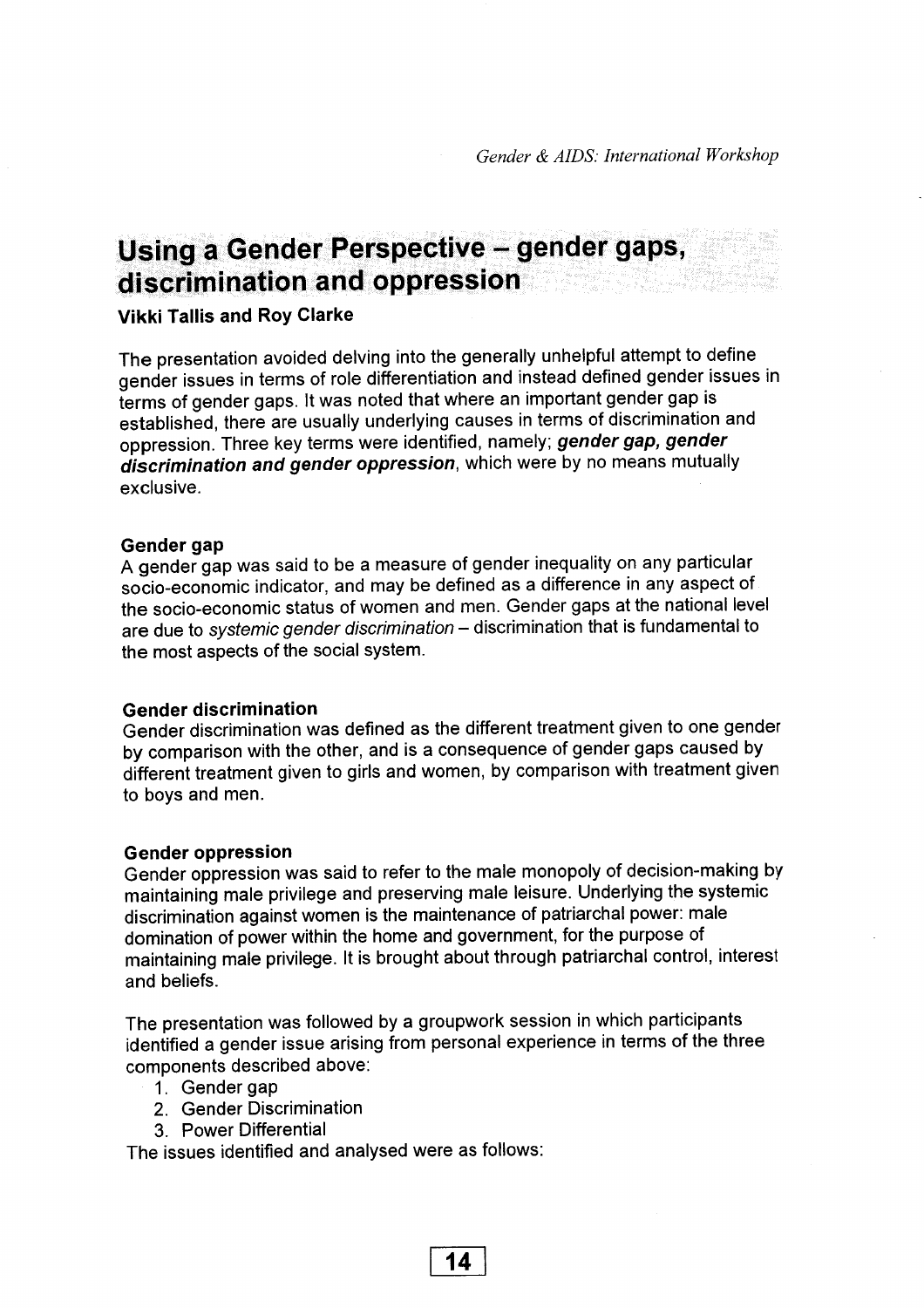### **Sexual harassment at work**

#### 1. Gender gap

- males are usually the bosses, more experienced and in charge
- younger, less experienced female employees are dependent on promises of opportunity.

#### **2. Gender discrimination**

- intimidation
- manipulation
- misuse of authority by male bosses.

#### **3. Power differential**

- males in power
- males can rule over employment status
- male exploitation at the expense of female employees
- satisfaction of male ego paramount.

### **Boy child preference**

### **1. Gender gap**

- without a boy there is nobody to carry on the family name
- without boys there is nobody to care for the family
- there is no one to head the family.

### **2. Gender discrimination**

- girl children are not given recognition, therefore not considered for inheritance
- all benefits including inheritance go to the male children.

### **3. Power differential**

- women have no control over reproduction as decisions made by the in-laws for the wife to continue with child bearing
- women have little "say" in affairs of the household compared to men.

### **Use of condoms**

### **1. Gender gap**

- it is not socially acceptable for a man to possess or buy condoms
- if the man does obtain condoms he has the exclusive right to decide whether to use them or not.

### **2. Gender discrimination**

- women perceived to have no knowledge of the use of condoms.
- if they have the knowledge, they are considered promiscuous.